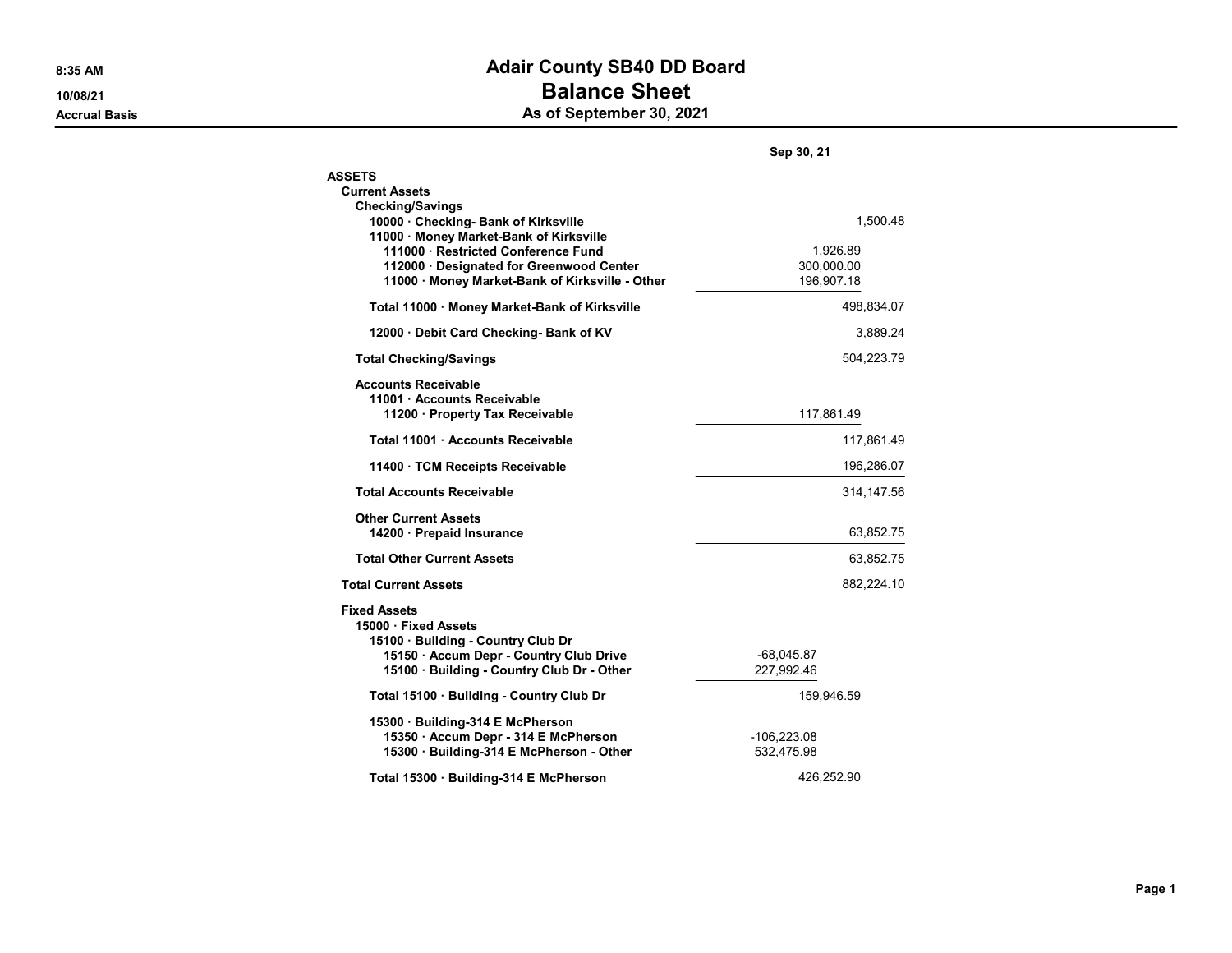## 8:35 AM BOAT AND THE SERVICE OF STREET AND ACAIT COUNTY SEAD DD BOAT COUNTY SERVICE OF STREET AND THE STREET A 10/08/21 and 10/08/21 Accrual Basis **Accrual Basis** As of September 30, 2021

|                                                                                                                                           | Sep 30, 21                 |                        |
|-------------------------------------------------------------------------------------------------------------------------------------------|----------------------------|------------------------|
| 15400 · Vehicles<br>15450 · Accum Depr - Vehicles<br>15400 Vehicles - Other                                                               | $-18,000.00$<br>18.000.00  |                        |
| Total 15400 Vehicles                                                                                                                      | 0.00                       |                        |
| 15500 Office Equipment<br>15550 · Accum Depr - Office Equipment<br>15500 Office Equipment - Other                                         | $-80,679.68$<br>132,879.40 |                        |
| Total 15500 · Office Equipment                                                                                                            | 52,199.72                  |                        |
| 15600 · Learning Center Equipment<br>15650 Accum Depr - CLC Equipment<br>15600 Learning Center Equipment - Other                          | $-15,517.70$<br>19,837.58  |                        |
| Total 15600 · Learning Center Equipment                                                                                                   | 4,319.88                   |                        |
| Total 15000 · Fixed Assets                                                                                                                |                            | 642,719.09             |
| <b>Total Fixed Assets</b>                                                                                                                 |                            | 642,719.09             |
| TOTAL ASSETS                                                                                                                              |                            | 1,524,943.19           |
| <b>LIABILITIES &amp; EQUITY</b><br>Liabilities<br><b>Current Liabilities</b><br><b>Accounts Payable</b><br>20600 Greenwood Center Payable |                            | 300,000.00             |
| <b>Total Accounts Payable</b>                                                                                                             |                            | 300,000.00             |
| <b>Other Current Liabilities</b><br>21000 · Payroll Liabilities                                                                           |                            | 659.31                 |
| 23000 Accrued Sick/Vacation<br>23200 Accrued Payroll                                                                                      |                            | 29,929.43<br>41,732.32 |
| <b>Total Other Current Liabilities</b>                                                                                                    |                            | 72,321.06              |
| <b>Total Current Liabilities</b>                                                                                                          |                            | 372,321.06             |
| <b>Total Liabilities</b>                                                                                                                  |                            | 372,321.06             |